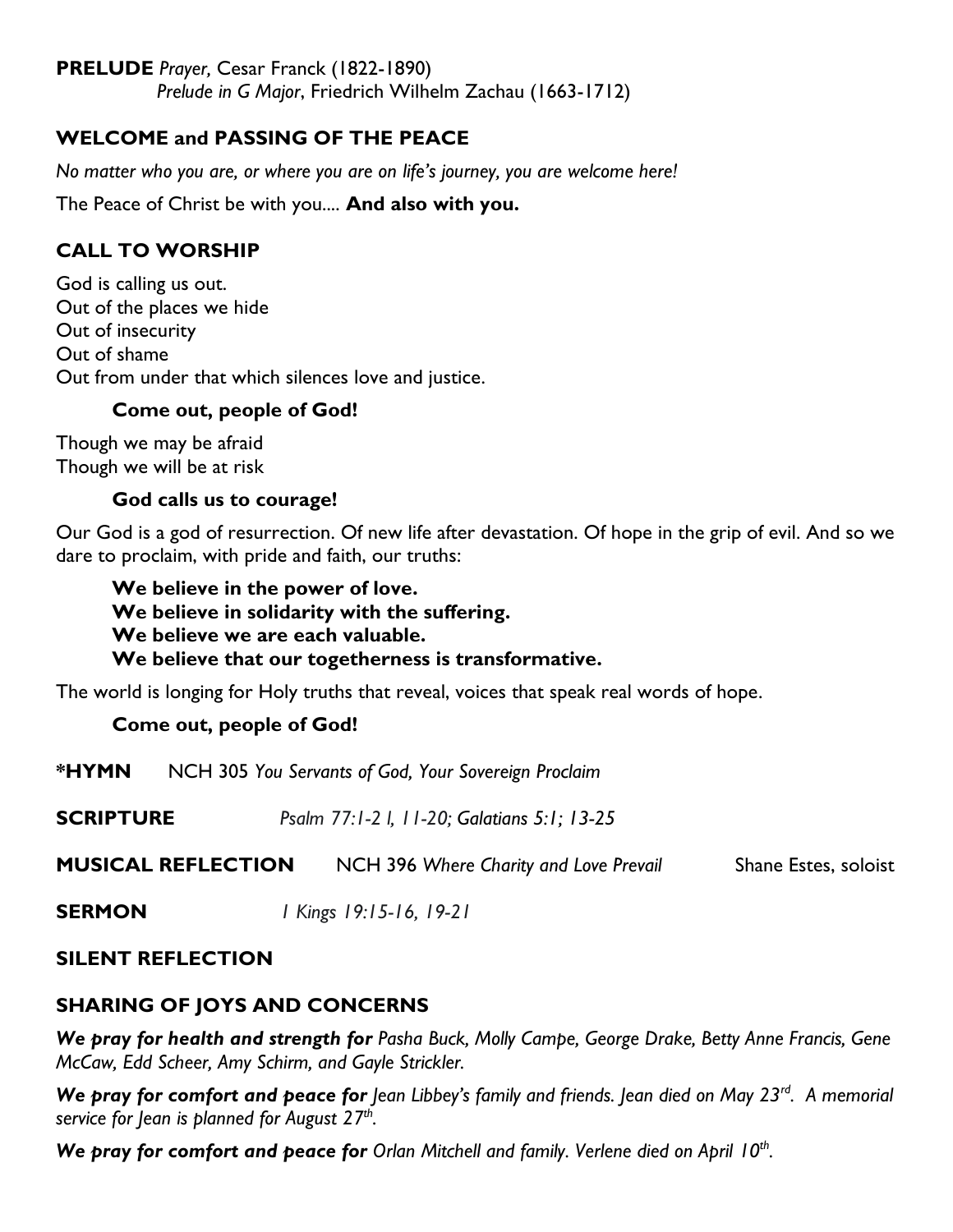### **PASTORAL PRAYER**

In the midst of all that keeps our spirits frantic, overwhelmed, or troubled, we pause.

We pause to remember each other as those whose precious and precarious lives are inherently bound together.

We pause to remember the basic gifts of water, of trees, of beauty, of the land we gather upon.

We pause to remember our neighbors—distant and near.

And so to the One who is Love, we bring the prayers of our communities. Where we share in joy or concern, let us respond together, "God, hear our prayers."

We pray…

For all the queer, trans, and intersex children and youth across the globe. For the ones who are struggling with feelings of isolation and shame. For those who have no safe place or people to retreat to. For those who must be teachers to the adults in their lives. For those who are unsafe in their communities.

We pray for our elders whose labor we are indebted to. For the ones who never tasted the freedom they fought for. For the ones who were forced to the fringes of their own movements. For the allies who suffered beside us, casting their lot with us in true solidarity. For the ones forgotten and betrayed. We pray for all those who hunger for justice and liberation today. For the ones who lay down their lives for their friends. For the ones who tell the truth. For the ones who take risks, who dream, who feed and pray, who fight for bread and roses, both. For the ones who are eager to learn and grow and offer their gifts to the work of enfleshing your promises.

We pray for all who are suffering in the church and the world at the hands of white supremacy. For those imprisoned by the state. For those whose land has been taken. For the earth that groans beneath us. For those without food or housing. For those fighting to recover from illness, coronavirus and others. For those experiencing economic hardship. For those who have yet to repent.

We pray in gratitude for all that nourishes and sustains us. For the gifts of beauty and friendship, shared meals, art, and love. For laughter. For pleasure. For the friends, lovers, and comrades who lift our spirits, always by our side when the days are heavy. For the freedom we have in Christ.

For your presence within and around us, in our highs and lows, our hope and our despair, God, we give you thanks. Hear our prayers and deepen our willingness to show up with and for one another, sharing in each other's burdens and working to protect and care for one another. We pause now for a moment to allow you to silently offer your own prayers. (PAUSE)

God in your mercy, hear our prayers as we pray in the Spirit of Christ saying…

# **LORD'S PRAYER** *(Inclusive Version)*

**Blessed One, our Father and our Mother**

 **Holy is your name. May your love be enacted in the world.**

 **May your will be done on earth as in heaven.**

**Give us today our daily bread**

**And forgive us our sins as we forgive those who sin against us.**

**Save us in the time of trial and deliver us from evil.**

 **For all that we do in your love, and all that your love brings to birth,**

 **and the fullness of love that will be are yours, now and forever. Amen.**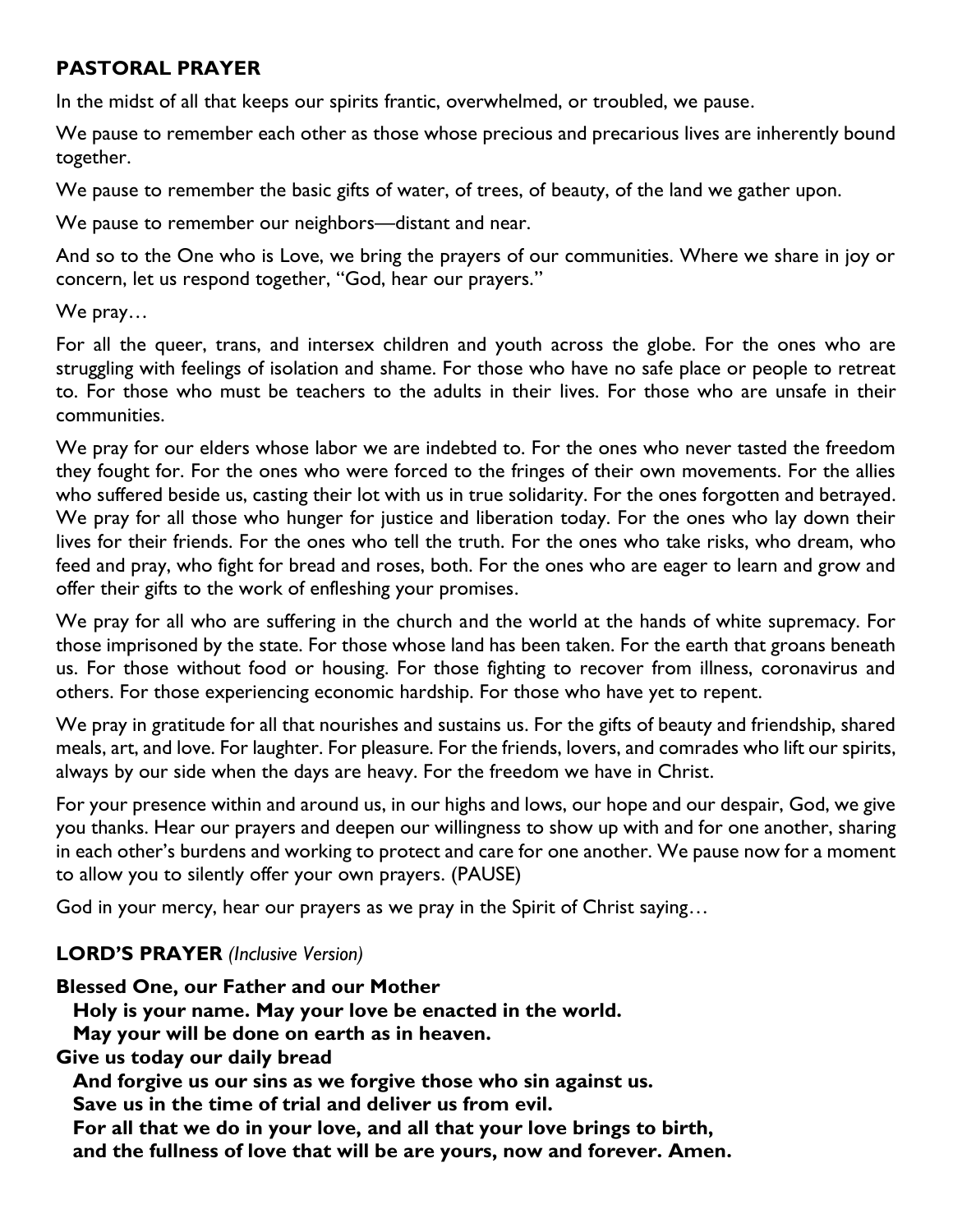# **GRATITUDE FOR OFFERING / DOXOLOGY**

Praise God from whom all blessings flow Praise God all creatures here below Praise God above ye heavenly hosts Creator, Christ, and Holy Ghost

**\*HYMN** NCH 493 *O Jesus, I Have Promised*

### **BENEDICTION**

Let us go from here to proclaim the good news:

God takes on flesh in the strange and surprising.

Love liberates from the margins.

Together, we have what we need to resist evil and oppression.

With a renewed commitment to solidarity with God and all LGBTQIA+ people, may the Spirit lead us from this place with peace. Amen.

*\_\_\_\_\_\_\_\_\_\_\_\_\_\_\_\_\_\_\_\_\_\_\_\_\_\_\_\_\_\_\_\_\_\_\_\_\_\_\_\_\_\_\_\_\_\_\_\_\_\_\_\_\_\_\_\_\_\_\_\_\_\_\_\_\_\_\_\_\_\_\_\_\_\_\_\_\_\_\_\_\_\_\_*

**POSTLUDE** *Jesus Christ, My Sure Defense*, Johann Gottfried Walther (1684-1748)

*\* please stand as you are able, in body or in spirit*

### **ANNOUNCEMENTS**

Please extend a warm welcome to Crystal Schrader who is leading worship today.

*Crystal (she/her) is a genderqueer Lutheran who studied at Philadelphia Lutheran Theological Seminary (now United Seminary) and discovered a passion for multicultural and inner-city ministry. She has worked in the fields of immigration, refugee resettlement, civil rights, and housing. In her free time, she enjoys reading, playing piano, and going for walks.*

Next Sunday, July 3<sup>rd</sup> we will gather for worship downstairs in Friendship Hall where we will share coffee and cake and view the conference's World Refugee Day Ecumenical Worship Service. We will also have updates from John Ashby and John Noer on assistance being provided to refugees locally. We hope you can join us!

Pastor Jessica will be away June 19 – July 9 for her Doctorate of Ministry Intensive. During that time, please contact Judy Scheer at 563-568-1943 or John Ashby at 209-483-1283 for any pastoral care needs.

### **Worship Resources**

Call to Worship & Pastoral Prayer  $\sim$  enfleshed; https://enfleshed.com/liturgy-library/ Lord's Prayer ~ Copyright © 2003 Richard D. McCall. Posted on the [Worship Well](http://www.theworshipwell.org/pdf/WOR_McCall3.pdf) website. Benediction ~ https://united-church.ca/worship-special-days/pride-sunday